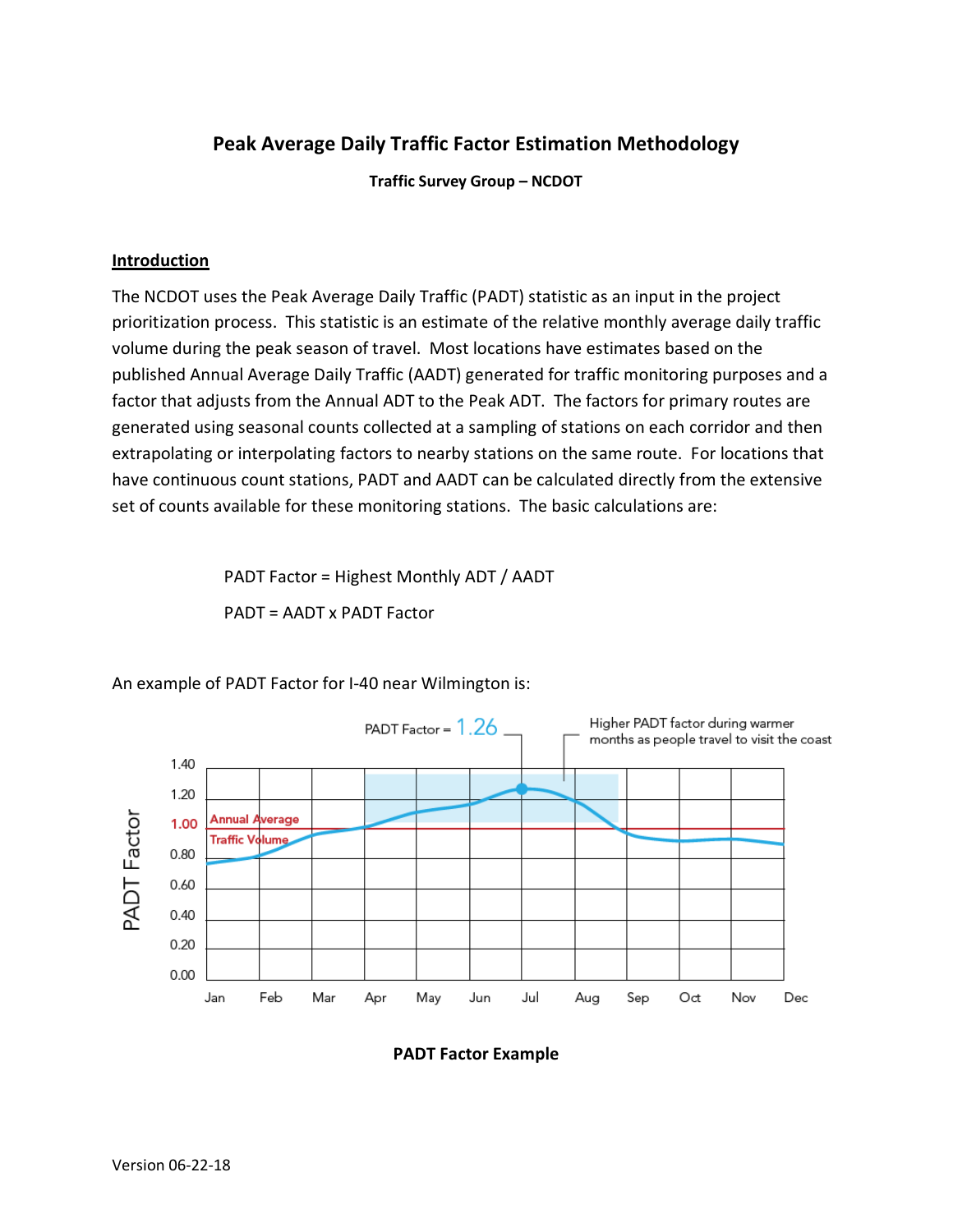# Sampling Method for PADT Factor Estimation

In the development of the PADT statistic it was found that certain attributes are indicators for differences in PADT Factor. These attributes must be considered in determining where to collect counts for sampling travel on the highway network. These are:

- Route Type The lower order route types tend to have higher PADT factors than higher order routes. The route types are defined as Interstate, US, NC, SR, and Local.
- AADT The AADT level impacts the relative magnitude of the PADT factor. In general, higher AADT have lower PADT factors. Large changes in AADT on a corridor indicate a need for more samples on that corridor.
- Urban/Rural Areas In general, routes in urban areas tend to have lower PADT factors than in rural areas. As a corridor transitions from rural to urban, there is a need for more samples to properly identify this change.
- Crossing Routes When a crossing route has high volume and/or high mobility, the PADT factor sometimes shifts substantially on the corridor due to the interaction of the corridor with the crossing route. The crossing route type and the AADT on the crossing route, relative to the AADT on the corridor, are good indicators of the potential for shifts in PADT factors. Samples should be collected on either side of these crossing routes.
- Recreational Access Routes that provide regional access to recreational attractions have higher PADT factors than similar routes in the same area that serve other types of trips. Factors on these routes can change significantly in a short distance. Additional sampling may be needed to ensure the changes in factors are identified properly along these corridors.
- Major Land Uses There can be a localized effect on PADT factors on a corridor in the immediate vicinity of a major land use. Additional samples may be needed in the vicinity of the land use to identify the limits of the effect they have on a corridor.

It is recommended that each route in a county be evaluated as a corridor using the attributes identified above as the basis for selecting stations to sample. In between sample stations, stations not sampled will be assigned a PADT factor either by extrapolation or interpolation using the sampled station factors.

When developing a county sampling plan, stations must be selected for data collection to generate a count based PADT factor. These are the sample stations. They are selected based on the characteristics of the network as well as having adequate data to support estimation on stations not counted. A completed sampling plan includes sample stations where counts will be collected and the estimation method and sample stations to be used for estimating non-sample stations. An example of a plan is: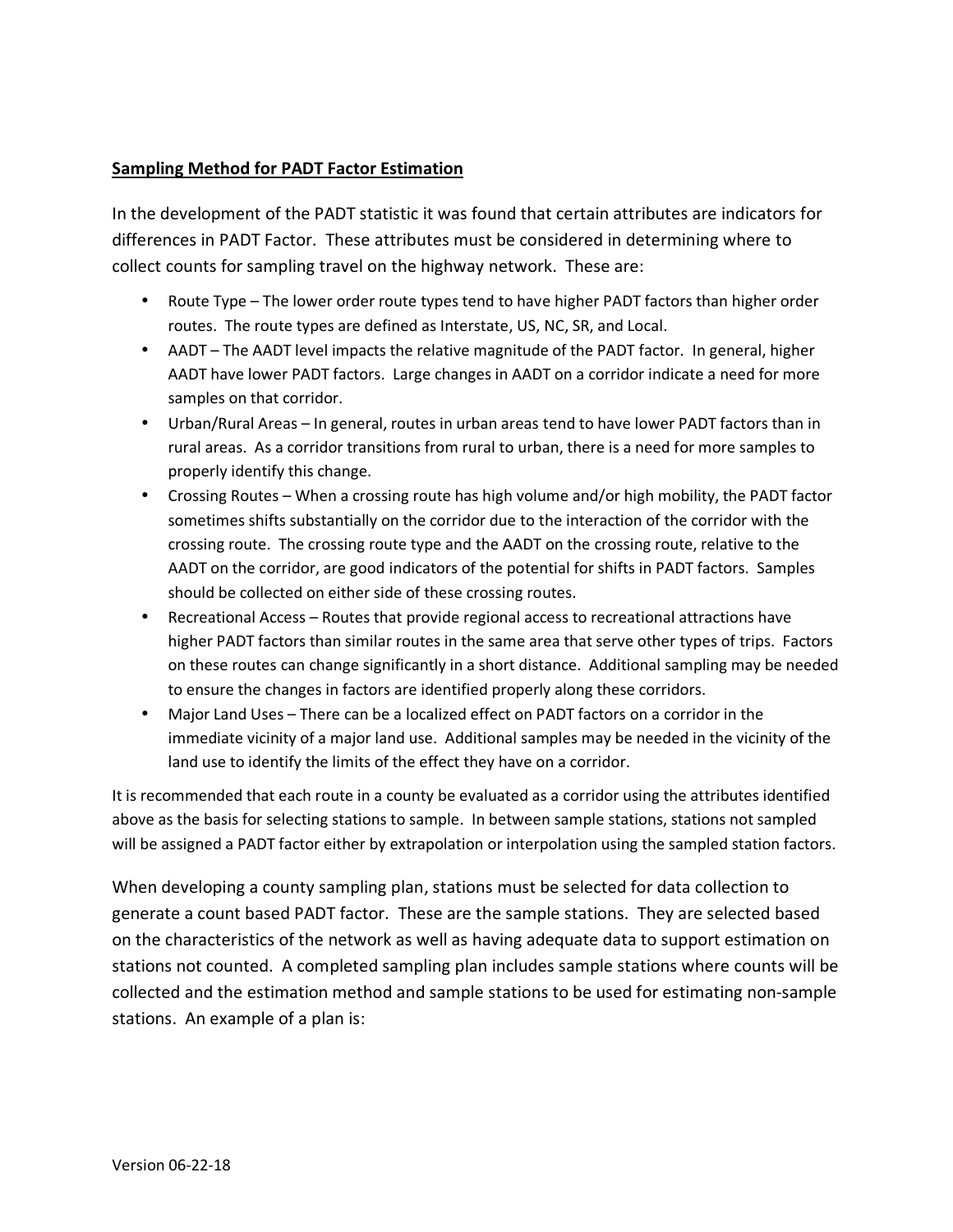

# Sample Plan Example

All stations on US and NC routes are either a Sample or will have an Estimate generated and the method of estimation has been selected in the plan.

# PADT Factor Data Collection Specification

The PADT Factor data collection specification is designed to ensure a reliable estimate of PADT and AADT can be generated while minimizing the amount of data needed. This is done by collecting an adequate amount of data for each count so that a reliable monthly ADT can be estimated and that an adequate number of counts (months) are collected to identify the peak season and calculate a valid AADT estimate.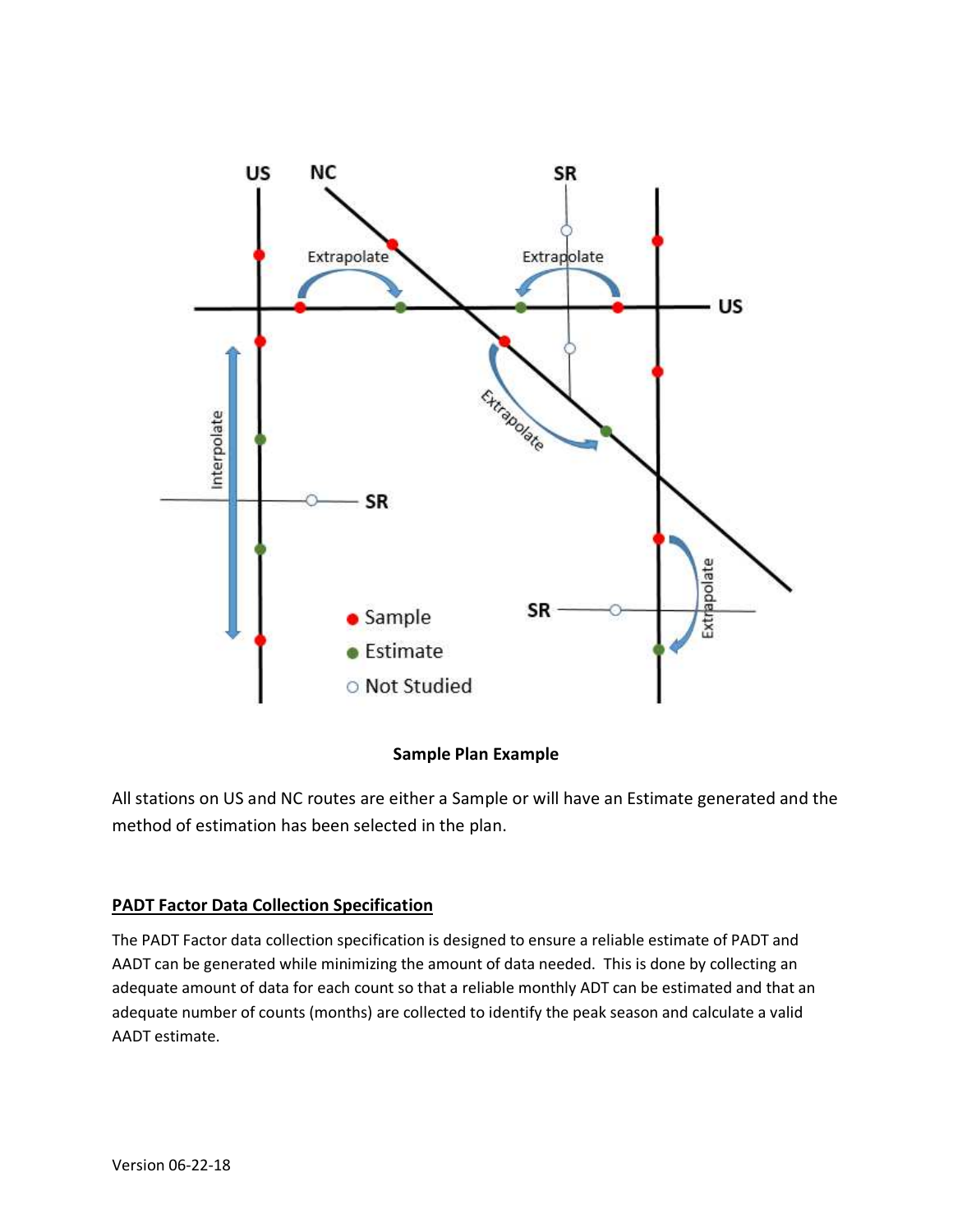The specification provides requirements for the following:

- Traffic Conditions
- Count Event
- Seasonal Pattern

In general, the data obtained for a location is typical, recurring travel, with an adequate number of days for each count event, and an adequate number of events to define the seasonal pattern. If data is collected in compliance with this specification, the resulting PADT factor generated will provide reliable estimates of PADT (when using a reliable AADT estimate) at the location sampled and at other locations with similar travel characteristics.

# Traffic Conditions Requirement

During the year there are changes in travel related to changes in activity and activity levels. Daily travel patterns are recurring at a particular time of the year but that pattern may change at different times of the year. These patterns drive the statistics generated to represent travel. Individual events will occur that cause deviations from the recurring pattern at that time but they have a moderate influence on monthly and annual average daily traffic statistics. The recurring pattern minimizes the impact on those statistics when a full data set is collected. As we are minimizing the data needed to generate these statistics, it is imperative that the recurring patterns be captured in the counts collected. A holiday count will be averaged with many typical days in a full data set, whereas, it will adversely impact the same statistic when using a partial data set. All data collected for PADT factor calculation must be collected when typical travel is occurring. The specifications to meet this requirement are:

- Data is not collected on holidays or holiday shoulder days (if applicable)
- Data is not collected during adverse weather (e.g. frozen precipitation, flooding)
- Data is not collected during adverse events (e.g. major accidents, temporary detours)
- Data is not collected during major social events (e.g. graduation day, sporting events)
- Data is collected with school in session if it is normally in session on that day of week
- Data is collected when schools are closed if it is normally closed on that day of week
- Data is not collected on a day that is not experiencing typical travel for that time of year

Data must be reviewed as soon as it is processed to verify that no unusual conditions occurred and that typical travel was counted. If it is determined that atypical travel was counted in a count event, there are 3 options to resolve the issue:

- 1. Exclude the atypical data as long as minimum count event requirements are met
- 2. Recount the day of week with atypical data within two weeks of the original count
- 3. Recount the entire count (within the seasonal scheduling requirement)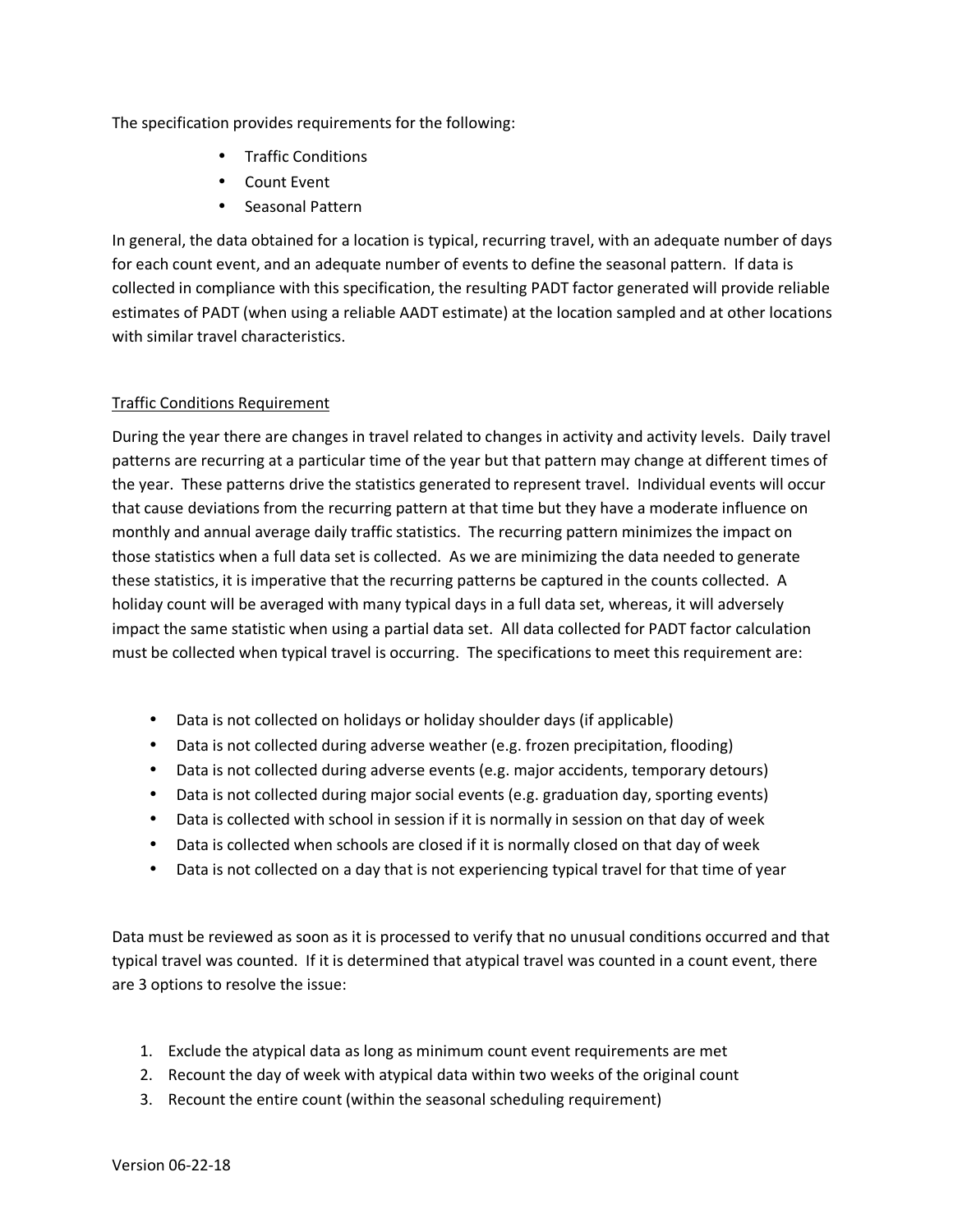This ensures that the monthly average daily traffic estimate generated from a count event is reliable. If the analyst is unsure the travel pattern is typical, a recount of the entire count should be made to verify that the typical travel pattern is being captured.

## Count Event Requirement

A count event is data collected in a particular month to identify the level of monthly ADT at that location for the month. An adequate number of days of data must be collected so that a reliable monthly ADT can be estimated. Travel patterns vary by day of week and a minimum number of days must be collected to support generating the monthly ADT estimate from the count event data. In particular, weekday travel is significantly different from weekend travel at most locations and having count data representing both patterns is key to generating a valid monthly estimate. The count event data requirements are:

## Count Data Requirements

- Two days of typical traffic data for Monday, Tuesday, Wednesday, or Thursday weekday days
- Typical traffic data for the Friday weekday
- Typical traffic data for both Saturday and Sunday weekend days

A count event meeting the recommended requirements will provide a monthly ADT estimate with a high level of confidence. When resources allow, collection of a 7 day count that includes each day of the week should be collected.

## Seasonal Pattern Requirement

Data is collected to support generation of two estimates, the peak monthly ADT and the annual ADT. A minimum number of count events are required to adequately approximate the seasonal pattern so these two values can be estimated properly. Count events must be collected at various times during the year so that the variation in travel experienced in the different seasons is measured. The seasonal pattern data requirements are:

## Minimum Requirements

- There must be at least one count event in each of the four seasons:
	- o Winter December, January, and February
	- o Spring March, April, and May
	- o Summer June, July, and August
	- o Fall September, October, and November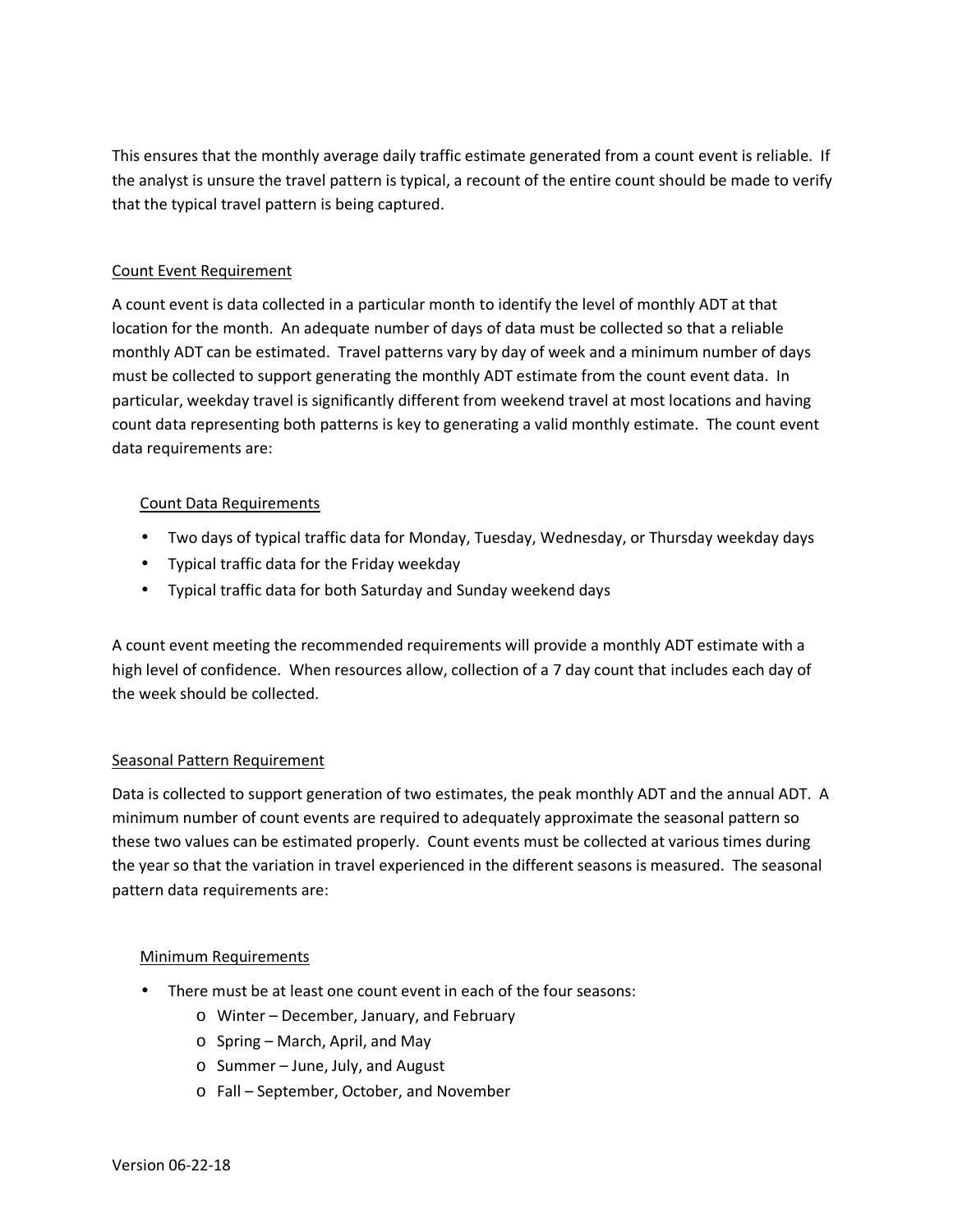- One of the count events must be representative of the peak travel month
- One of the count events must be representative of the lowest travel month
- If two distinctly different travel patterns occur within a season for sustained periods, then a count event measuring each pattern is required

The seasons are oriented to reflect the traditional school year to minimize the number of count events required in a season. The count event for a season must be collected at a time consistent with school operations for that season (e.g. in session in the Spring, out of session in the Summer). The last requirement is to ensure major changes in travel within a season are measured. This applies when there are distinctly different travel patterns for sustained periods of many weeks. An example of this is the Fall Color season in the mountains. Travel increases significantly during this period and is sustained for 3 to 4 weeks. The remainder of the Fall season experiences significantly less travel. On routes that experience this type of travel, a count event when Fall Colors peak and another count event outside that period are recommended for the Fall season. Variations in travel occurring for shorter periods, such as Spring Break or the State Fair, do not require additional count events.

## Summary

The data collection specification is designed to ensure a suitable data set is available for generating a valid PADT factor estimate. Field operations should be planned and conducted so that these requirements are met. Careful consideration of the character of travel in an area must be made to ensure the data collected is representative of typical travel. Review of the collected data must be made in a timely manner to verify the travel measured is typical and, if not typical, a count event is recounted within the season being measured. Observation of local conditions during data collection is also a key component for ensuring the data needed is captured.

# PADT Factor Calculation Specification

The PADT is an estimate of average daily traffic for the peak season of travel at a location. The PADT factor is used to generate an estimate of PADT from AADT. PADT factor is calculated by:

Monthly ADT (MADT) = ((4 x (Wednesday + Thursday)/2) + Friday + Saturday + Sunday)/7

PADT = Maximum MADT

AADT = (Winter MADT + Spring MADT + Summer MADT + Fall MADT)/4

PADT Factor = PADT / AADT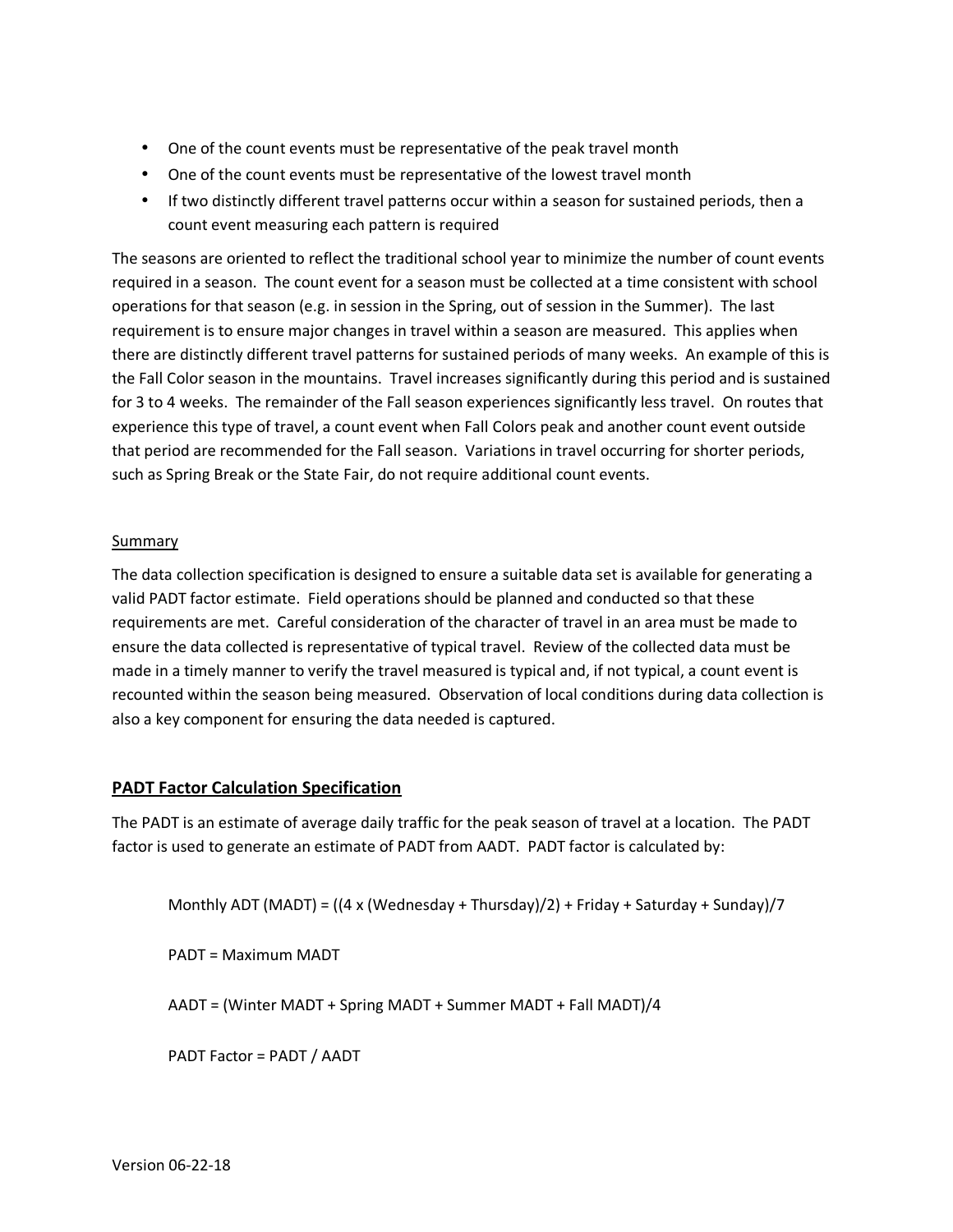All sample stations will have a PADT Factor calculated based on the daily volumes collected. Nonsample stations will have estimates assigned based on either extrapolation or interpolation. These methods of assignment are:

Extrapolation – Assign the same factor for a sample station to a non-sampled station. This should be used on stations on the same corridor. This should not be used across major crossing routes or if there are major differences in AADT between the stations.

Interpolation – Assign a calculated PADT factor based on interpolating between PADT factors of two sample stations. Two methods of interpolation should be used:

- Straight Line Interpolation This method should be used when the AADT is relatively linear between the sample stations and the intervening non-sampled stations
- AADT Rate Interpolation This method should be used when the intervening nonsampled stations vary higher and/or lower than the sampled stations. A rate is calculated based on the differences in sampled PADT Factors and AADT. An example of this method is:

| Station          | AADT  | <b>PADT Factor</b> |
|------------------|-------|--------------------|
| Station 1        | 10000 | 1.12               |
| <b>Station 2</b> | 16000 |                    |
| <b>Station 3</b> | 8000  |                    |
| Station 4        | 12000 | 1.10               |

Rate =  $(1.10 - 1.12) / (12000 - 10000) = -0.02 / 2000$ Station 2 Change = (16000 – 10000) x (-0.02 / 2000) = -0.06 Station 2 PADT Factor = 1.12 + (-0.06) = 1.06 Station 3 Change = (8000 – 10000) x (-0.02 / 2000) = 0.02 Station 3 PADT Factor = 1.12 + (0.02) = 1.14

## AADT Rate Interpolation Example

This method is not suitable if either the AADT or PADT Factors are the same for the sample stations. A straight line interpolation is recommended for that situation.